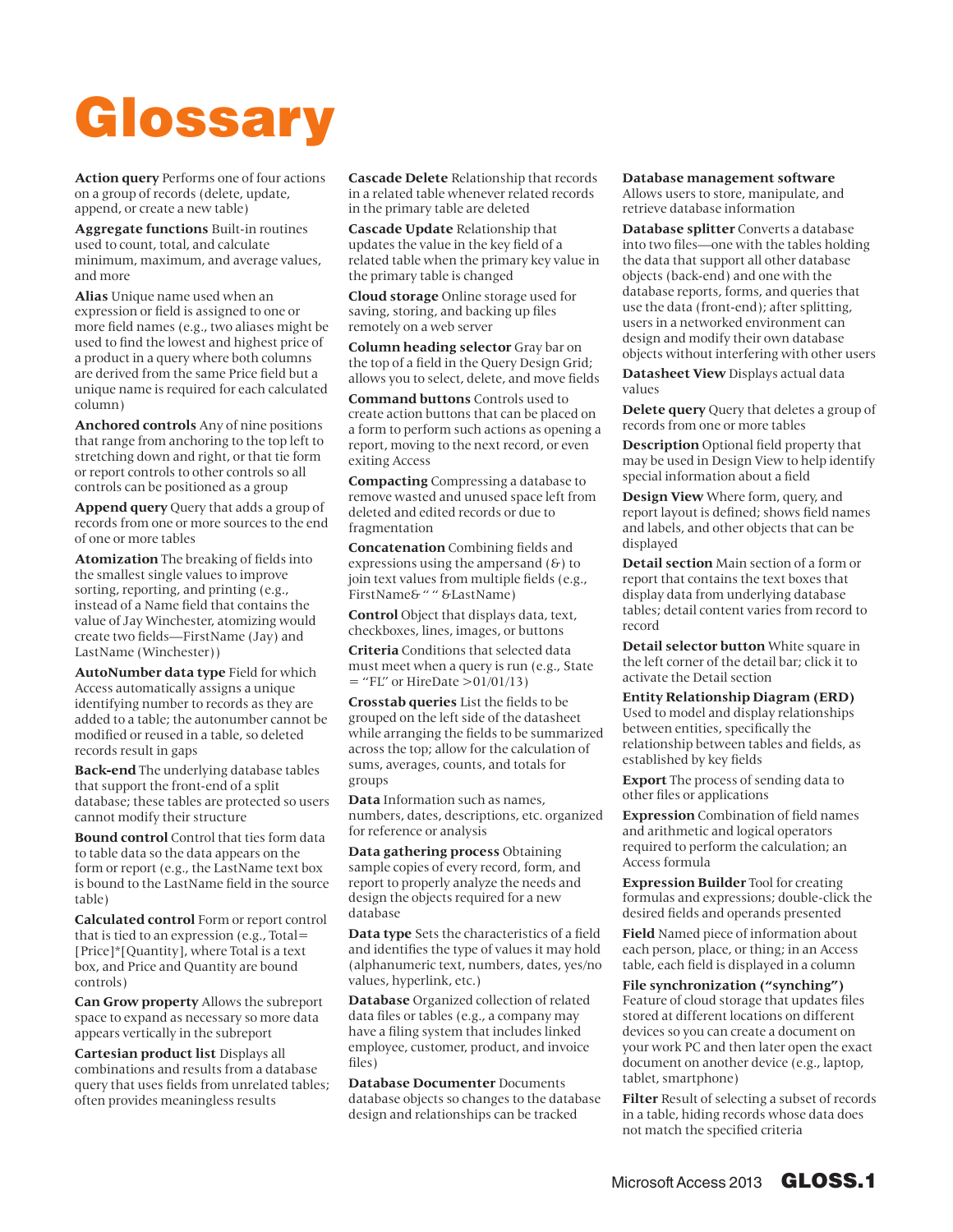**Filter by Form** Selects records based on values or conditions (criteria) typed into form fields

**Filter by Selection** Selects records based on value contained in the active table field

**Find Duplicates Query Wizard** Locates records containing duplicate field values in a table or query

**Find Unmatched Query Wizard** Locates records in one table that have no related records in another table

**Flat file** Table that includes all data for a database in a single file, resulting in larger files sizes and an increased likelihood of inconsistent data

**Foreign key** Field in a secondary table that links to the primary key field in the main table, which contains the detailed information for a particular item

**Form** Database screen used to enter, edit, and view data for an individual record in a layout that is more convenient and attractive than a table datasheet layout

**Form footer** Bottom section of a form that appears on the last page of a page form; seldom used

**Form header** Top section of a form that contains constant information, such as a title, logo, decorative line, or color scheme

**Form selector button** Black square in the upper-left corner of a form; click it to select the entire form

**Form View** Provides a user-friendly way to add, edit, and delete table records; does not allow modification of the form's design layout

**Fragmented** Describes a file that is separated into numerous parts due to incidental data from other applications stored after database records are added, resulting in a noncontiguous file and sluggish performance

**Front-end** The up-front portion of a split database with which users interact—the queries, forms, and reports that they use or may create and customize

**Group** Collection of controls or records that have at least one feature in common; quick forms tie all automatically inserted text boxes and corresponding labels into one group, allowing you to move the entire group but not the individual controls; or, if you want to display all vendors with offices in the same state, you could group on the State field

**Group By** Function that allows you to calculate the running total, minimum, maximum, average, etc. for each group **Group Header** Identifies a field (such as EmpID) by which report data is grouped, so a summary (such as a total of each employee's sales) can be displayed for the grouped field

**Group Footer** Displays the summary for a grouped field, such as the total of each employee's sales, grouped by the EmpID

**Hypertext Markup Language (HTML)**  Code or language in which web pages are written

**Index** Structure similar to a book index; its main function is to speed up database operations; an index set on key fields uses one or more hidden columns in a table for faster data retrieval

**Import** The process of retrieving data from other files or applications

**Input mask** Controls data formats by setting the required characters to display as users enter data, such as slashes (/) for a date field

**Join line** Connects one key field to another key field in a relationship diagram

**Key field** Field containing a unique ID that will not be the same for any two database records; e.g., social security number and student ID

**Label** Part of a control that contains a caption identifying the data displayed in a text box or checkbox; e.g., the caption *Last Name* is a good label for the *LastName* field

**Layout View** Combines the editing ability of Design View with the layout look of Form/Report View so you can better visualize and modify the form's appearance; does not allow you to add, change, or delete records

**Linked file** Source file whose contents are placed into a destination file, and that destination data can be automatically updated to correspond to changes made to the source file (if it's not deleted or moved)

**Linked Table Manager** Aids in redirecting a database to the correct linked file if the file was moved, as in a removed thumb drive or a file moved to a different folder

**Macro** Object that combines a series of steps into a single step so a more detailed task can be automated with one doubleclick of the mouse

**Make Table query** Query that creates a new table from the selected data in one or more tables

**Mail Merge** Word feature used to personalize standard letters, envelopes, mailing labels, and other documents by combining a main document with a data source

## **Many-to-many relationship**

Relationship where two tables each have matching records in the other table but do not share key fields, so they use a third junction table to tie other tables and complete the relationship; e.g., one vendor provides many different products, and one product is available from many vendors

**Navigation form** Special form with an interface that displays various forms and reports; created to accommodate databases published to the web

**Navigation Pane** The Objects Panel that lists existing database objects (specifically, tables, queries, forms, and reports)

**Normalization** Organizing tables and fields into their smallest distinct parts and then linking the data through key field relationships; eliminates data duplication, decreases data entry errors and inconsistencies, and reduces file size

**Object** Database structure used to store or reference data

**Object Dependencies panel** Allows the display of database objects that either use or are used by other objects

**One-to-many relationship** Most common relationship, where each record in Table A can have multiple matching records in Table B, but a record in Table B can have only one matching record in Table A

**One-to-one relationship** Least frequently used relationship, where the related fields are primary keys, and each record in Table A can have only one matching record in Table B, while each record in Table B can have only one matching record in Table A

**Operators** Arithmetic symbols used to perform mathematical operations or compare values, specifically add  $(+)$ , subtract  $(-)$ , divide  $($   $)$ , multiply  $(*$   $)$ , exponential ( $\hat{\ }$ ) and parenthesis ()

**Order of calculations** Standard order for performing mathematical operations, where expressions in parenthesis are performed first, followed by exponents, followed by multiplication or division, followed by addition or subtraction, and then in a left-to-right order

**Parameter query** Query that filter records and returns only a subset that matched the value entered, delivering on-the-fly results

**Performance Analyzer** Analyzes database performance by reviewing database objects to identify potential errors, data redundancy, and mismatched field definitions; recommends modifications for optimum database efficiency

**Primary key** Unique ID that cannot be the same for any two records (e.g., a student ID)